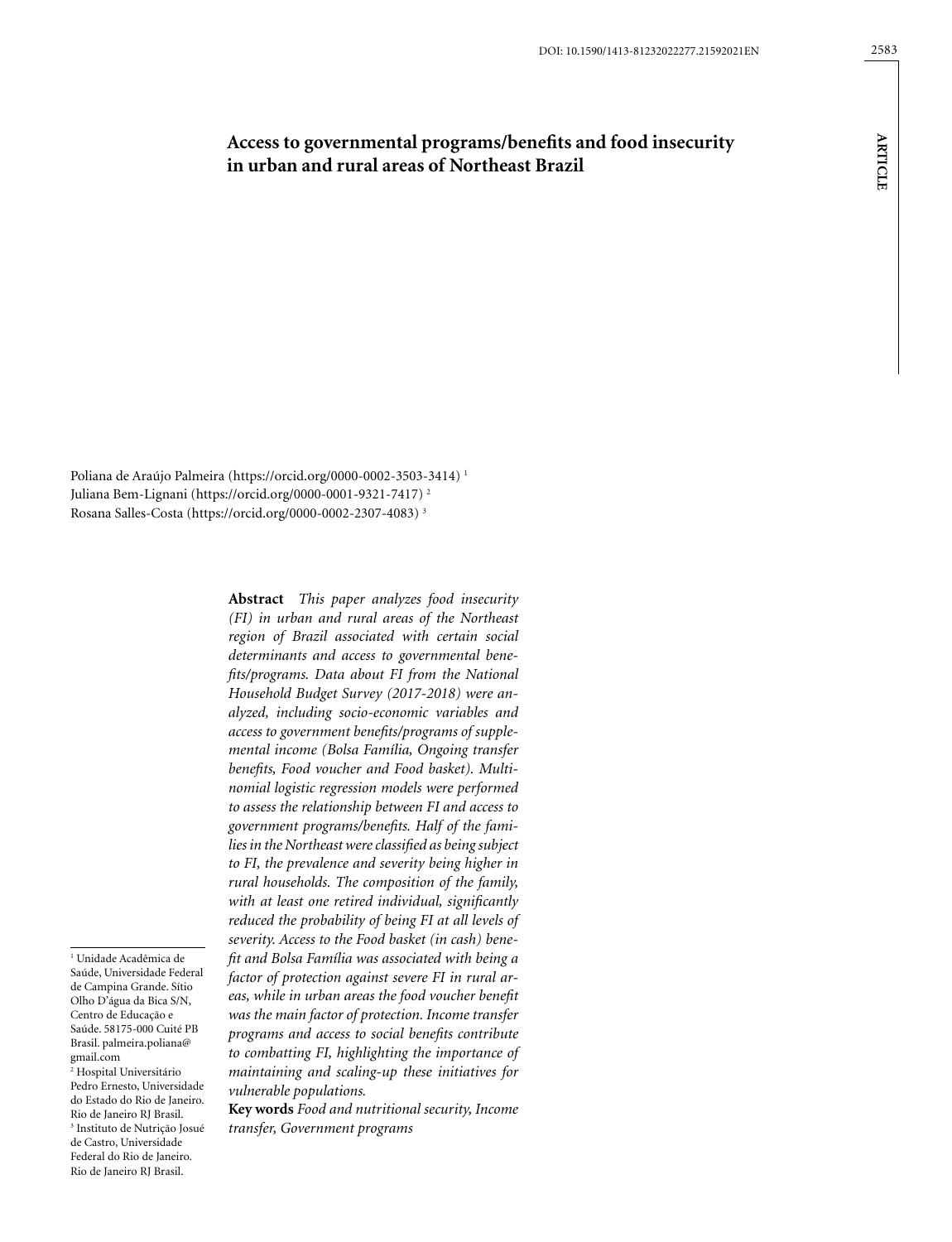Food and nutrition security (FNS) has been defined as the "realization of everyone's right to regular and ongoing access to quality food in sufficient quantities, without compromising access to other essential needs, being based on eating practices that promote health and respect cultural diversity and that are environmentally, culturally, economically and socially sustainable"<sup>1</sup>. In Brazil, access to adequate and healthy food is a constitutional right, and it is the duty of the state to develop intersectoral public policies to ensure the FNS of the population. Food insecurity (FI), a measure that is connected with FNS in population studies, expresses the uncertainty or lack of access to sufficient and quality food in a population. It remains one the most pressing social and public health problems to be faced in Brazil and the world<sup>2-5</sup>.

Eradicating hunger and malnutrition in all its forms is one of the objectives outlined by the Food and Agriculture Organization of the United Nations (FAO) in the 2030 Agenda for Sustainable Development<sup>6</sup>. Through the application of FI perception scales in the last three reports on the state of FI in the world, the FAO has warned countries about the risk of hunger returning and it attributed the persistence of FI rates to such factors as socioeconomic conditions, economic slumps, and adverse weather events<sup>7-9</sup>. In absolute numbers, 2 billion people were affected by FI worldwide in 2019, 205 million of which in Latin America and the Caribbean<sup>6</sup>. After the outbreak of the COVID-19 pandemic, the FAO estimated an increase of between 83 and 132 million people who will experience FI as a direct result of the pandemic<sup>10</sup>.

In Brazil, national studies documented a decade of reductions in FI levels across the country, between 2003 and 201411-13, but they also pointed to the risks of increasing FI in the country as a result of the dismantling of FNS and social policies, added to the political and economic crises in the last five years<sup>14,15</sup>. In the context of the current health crisis, data from the National Survey that evaluated the effects of the COVID-19 pandemic on FI in Brazil showed that more than 50% of Brazilians were classified at some level of FI, and 19.1 million were experiencing hunger, with the prevalence of FI being higher in the Northeast region and more severe among rural, low-income families for who the reference person is a female, black or colored, or low-schooled person<sup>16</sup>.

This scenario marking the return of hunger

and FI in Brazil raised the importance of studies on the subject focused on contributing to monitoring the levels of FI in Brazil, with emphasis on the socially vulnerable population. There is also a need for studies that explore the association between FI and access to government benefits and programs in order to contribute to the development of strategies to combat hunger and FI. Given the above, the objectives of this study were to analyze socioeconomic and demographic factors associated with FI in urban and rural areas of the Northeast region of Brazil and estimate the association of FI with access to benefits and/ or government programs in cash, based on data from the 2017-2018 Family Budget Survey of the Brazilian Institute of Geography and Statistics (POF 2017-2018, IBGE).

## **Method**

#### **Type of study and sampling**

Data was analyzed from the POF 2017-2018, conducted by the Brazilian Institute of Geography and Statistics (IBGE) between July 2017 and July 2018. The POF 2017-2018 adopts a cluster sampling plan in two stages with geographical (Brazilian regions and urban/rural situation) and statistical stratifications (household income variable according to the 2010 demographic census) of the so-called primary sampling units corresponding to the census sectors of the 2010 Demographic Census. This sample was structured in order to enable the analysis of results by Brazilian region (North, Northeast, Midwest, Southeast, South) and by urban and rural situation. Data were collected at home by trained interviewers and there was strict data quality control<sup>17</sup>. More information about the sample and data collection is available on the IBGE website<sup>18</sup>. For this study, we used 19,150 primary sampling units located in the Northeast region of Brazil, which reach a population size of 17,848,855 households in the expanded format.

## **Food insecurity**

The outcome of interest in this study was FI as measured by the Brazilian Food Insecurity Scale (*Escala Brasileira de Insegurança Alimentar*, EBIA). EBIA is a scale adapted from the American instrument Household Food Security Survey Module, which has been validated in population-based studies in Brazil since 200319. The the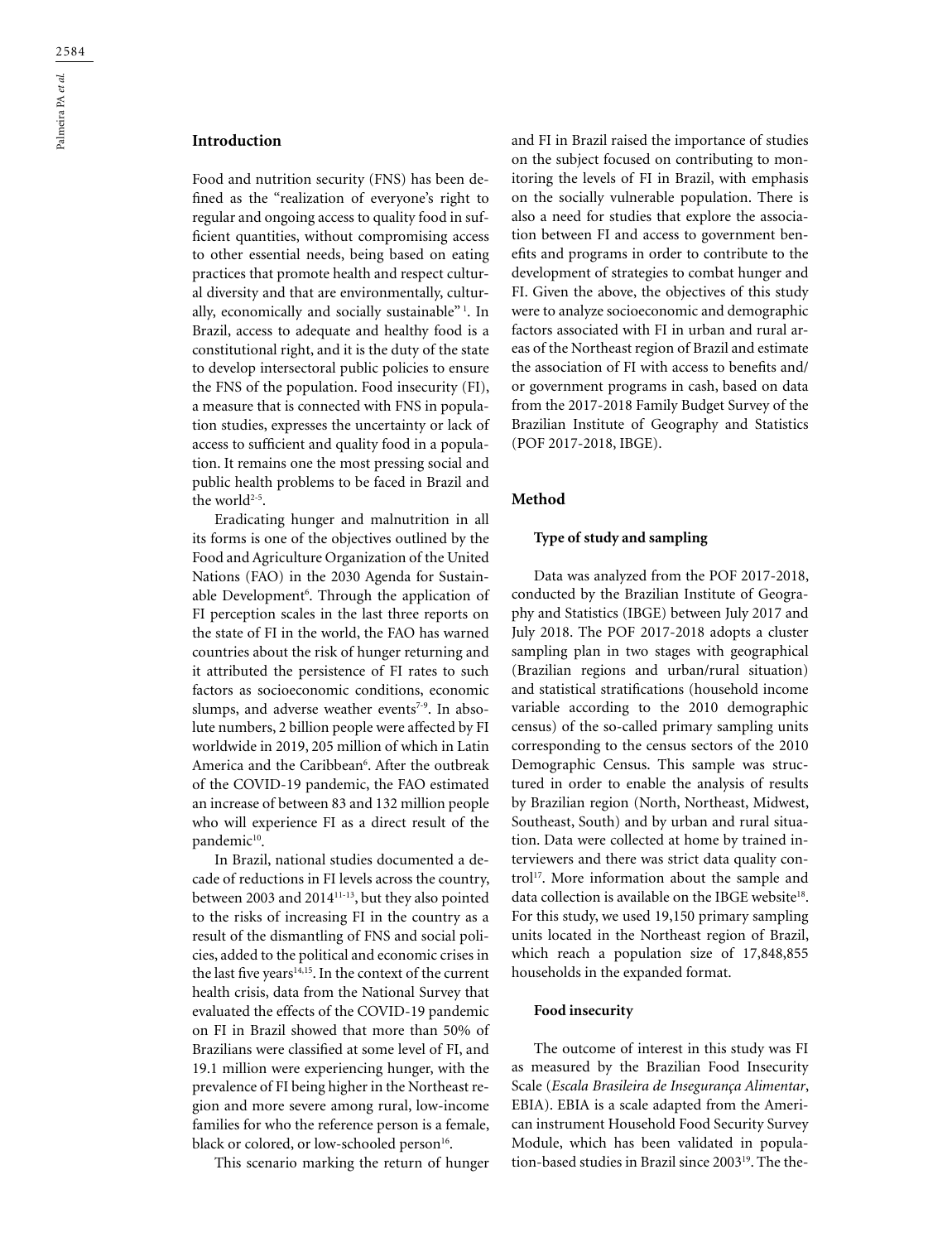oretical framework of this instrument considers food deprivation as a progressive phenomenon experienced at the household level, and in the most severe cases, at the individual level. EBIA evaluates access to food in dimensions that include fear of suffering from food deprivation, reduced quality and/or quantity of food accessed by the family, and hunger $20$ .

The POF 2017-2018<sup>21</sup> used the updated version of EBIA containing 14 dichotomous items (yes/no) that evaluate the deprivation of the family's nutrition in the last three months; of these, seven items are exclusive to families with at least one resident aged up to 18 years in the household. Based on the sum of affirmative answers of the EBIA, the FI classification of the families is estimated according to levels of FI severity, namely: (i) food security (FS) when the questions of the scale are answered negatively, which characterizes that there was no fear or worry among family members of suffering food deprivation in the three months preceding the survey; (ii) mild FI – concern of suffering food deprivation in the near future; (iii) moderate  $FI$  – when there is a restriction in the quality of food; and (iv) severe FI – when hunger was experienced among the adults and/or children of the household<sup>21</sup>.

#### **Variables related to social inequalities for FI**

According to the availability of information in the microdata of the POF 2017-2018, 12 exposure variables were selected, including four government programs and/or benefits: (1) *Bolsa Família* (conditional income transfer program aimed at low income families below the poverty line)22; (2) *Benefício de Prestação Continuada* (BPC) (a social benefit in the amount of one minimum wage for people with disabilities who have a long-term physical, mental, intellectual or sensory impediment or for the elderly over 65 years; in both cases, the family income must be less than  $1/4$  of the minimum wage)<sup>22</sup>; (3) *Cartão Alimentação* (aid, voucher or cash benefit for food purchase, usually linked to formal work); and (4) *Cesta de Alimentos* (cash benefit). This information was taken from the individual income module of the POF 2017-2018, in the section on income transfer programs, pensions, retirements, aid and other income, and it refers to access in the last 12 months.

Co-variables related to inequalities for FI were identified to characterize the households, namely: gender, race/color and schooling level of the head of household, number of residents of the household, monthly family income *per capita*, presence of retirees in the household, the situation of the household - own home, paying rent, assigned or another situation, and daily access to water<sup>23</sup>.

#### **Data analysis**

Descriptive analyses were carried out for the FI situation and other population exposure variables in subsamples of households located in the urban and rural areas of the Northeast region. Pearson's chi-square tests were applied to explore the association of FI and the explanatory variables of interest in the group of families living in the urban and rural areas. All variables associated with FI with a significance level up to 20% (p-value up to 0.20) were selected for the multivariate model.

The analyses considered the prevalence ratio as an estimator since the outcome under study - FI of the household – was categorized into three levels (FS [reference outcome] and four levels of FI – mild, moderate and severe FI). Regression models were performed separately for the urban and rural areas, including the selected socioeconomic and demographic variables. To verify the association of access to government benefits/programs with FI, multinomial logistic regression models were developed separately for each benefit/program, with adjustments for socioeconomic and demographic variables. The interaction between the monthly family income *per capita*  and access to government benefit/program variables was also investigated. As a result, an interaction term was included in the models applied to the *Bolsa Família* and *BPC* programs. For the *Cartão Alimentação* and *Cesta de Alimentos* benefits, the adjustment was made with the inclusion of the variable income in the model, without the interaction term. All specified models were tested for collinearity.

The analyses were developed in the Stata-IC software, version 15.024. In all analyses, the *survey* module was used for the expanded sample, and confidence intervals (CI) of 95%, with a significance level of 5%, were considered to check the statistical association between the variables.

According to Resolution No. 466 of December 12, 2012, of the National Research Ethics Commission (*Comissão Nacional de Ética em Pesquisa*, CONEP), studies that use publicly available secondary data that do not identify the participants of the research, which is the case of the database used in this study, do not require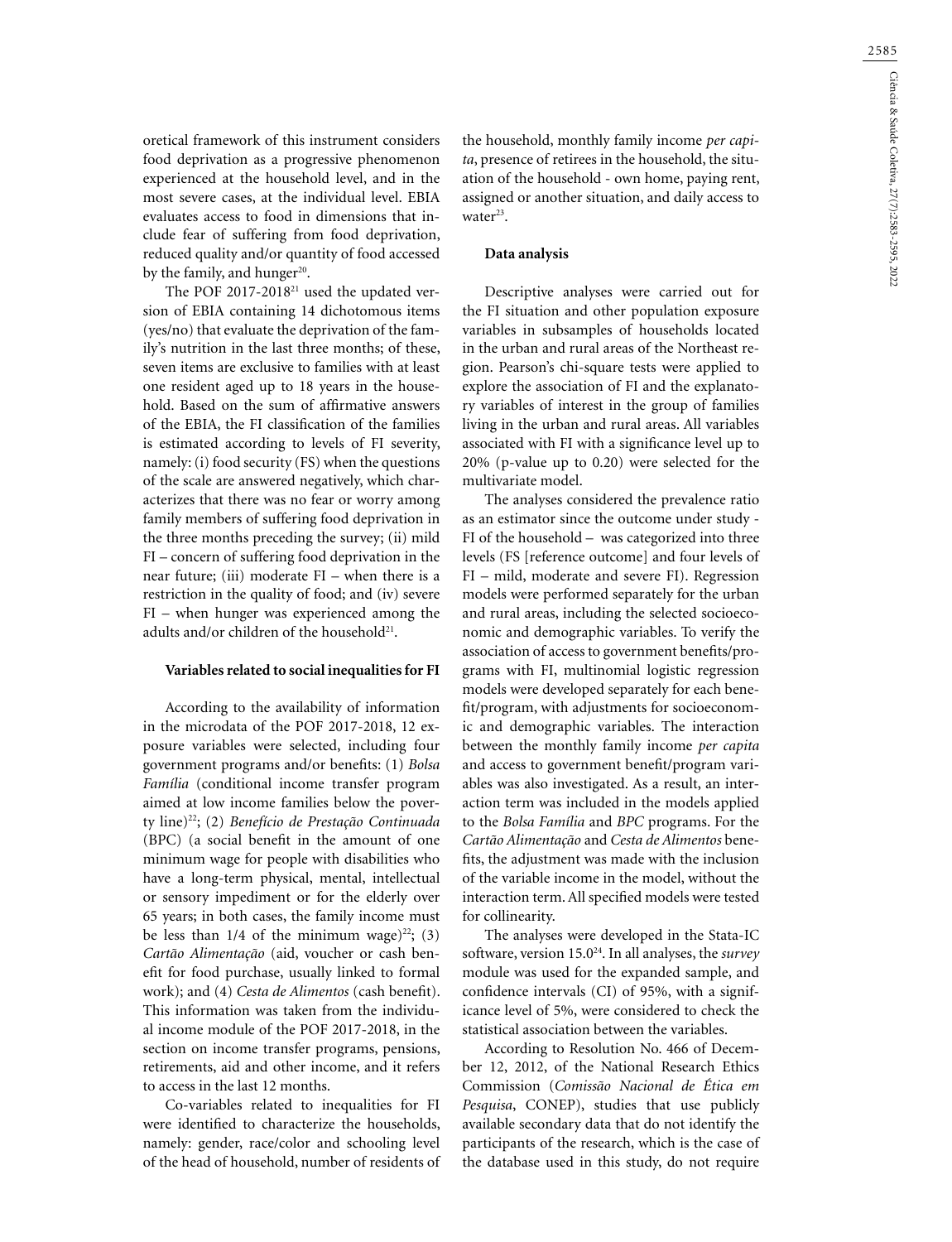approval by the local Ethics Committee of the CEP-CONEP system.

#### **Results**

Table 1 shows the prevalence of FS and FI in the Northeast region according to the urban or rural location of the household. As can be seen, half of the households in the Northeast region were classified as being in some degree of FI (49.7%), with a higher prevalence for those located in the rural area (57.9%) when compared to the urban area (47.8%). FI was also more severe in rural families, of which 16.8% and 8.9% were classified as having moderate and severe FI, respectively.

When comparing the socioeconomic and demographic characteristics of the families according to the area of residence, there was greater social vulnerability in the rural environment (Table 1). When comparing the data of households according to area of residence, most families were composed of up to four residents (urban: 71.4%; rural: 68.2%), with the head of household self-declaring the race/skin color as black or brown (urban: 73.9%; rural: 79.5%) in both the rural and urban areas. In the urban area, 52% of the heads of household are male while in the rural area this figure is 62.3%. The schooling level of the head of household also differed according to the area of residence, being significantly higher among the heads of households in the urban area of northeastern Brazil (more than four years of study: 74.6%). A higher percentage of families living in their own homes was observed in the rural area (83%) when compared to the urban area (72.6%). Regarding income, 41.6% and 20.2% of families reported an income below 1/2 minimum wage in the rural and urban areas, respectively. In most households and in both areas, the absence of a retiree in the family composition (urban: 68.4%; rural: 61.3%) and daily access to water (urban: 66.2%; rural: 58.3%) was reported.

Regarding the access to the government benefits/programs under study, 45.7% of rural families had access to *Bolsa Família*, while in the urban area this percentage was 24.2%. The proportion of families who reported receiving the *Cesta de Alimentos* (in cash), *Cartão Alimentação* and *BPC* benefits was less than 10% in both areas of residence under study.

In the urban area, all the variables under study were associated with FI in the bivariate analysis, while in the rural area, no association was observed between FI and access to water and the *BPC* benefit (table 2 and 3).

When analyzing the association of the studied variables with FI levels for households in the urban area, all variables of the head of household (gender, years of study and race/skin color), family income, daily access to water and home ownership were exposure factors associated with FI, at all levels of severity. In the rural areas, only the gender of the head of household and family income were significantly associated with FI levels. This information can be seen in Table 4.

The presence in the family of at least one retired individual was associated with FI as a protective factor; that is, it reduced the likelihood of the family being classified as having FI, at all levels of severity and for urban and rural households (Table 5). Receiving the *Cesta de Alimentos* benefit and participating in the *Bolsa Famíla* program was associated as a protective factor for severe FI in the rural area. In the urban area, receiving the *Cartão Alimentação* benefit was associated as a protective factor for FI at all levels of severity. Among urban households, the Bolsa Familia program was a protective factor for mild and moderate FI.

#### **Discussion**

The first objective of this study was to analyze the FI situation in households in the Northeast region of Brazil according to the area of residence – urban or rural. These results showed a higher proportion of FI  $(+10.1\%)$  in the rural area when compared with the urban area. The percentages of moderate/severe FI in the urban (18.8%) and rural (25.7%) regions were higher than the results observed in the 2013 IBGE National Household Sample Survey, when 12.5% of urban households were found to be in moderate/severe FI against 20.1% of rural households<sup>25</sup>.

A study conducted in Brazil between November and December 2020 pointed out that only 26.9% of the households surveyed in the Northeast were classified as FS<sup>26</sup>. In the same period, the 1st National Survey on FI in the COVID-19 scenario was conducted by the Brazilian Network for Research and Sovereignty and FNS (*Rede Brasileira de Pesquisa e Soberania e SAN*) with a representative sample of 2,180 households. It documented alarming rates of moderate/severe FI, affecting 34.9% and 29.3% of rural and urban households in the Northeast, respectively<sup>16</sup>. These results corroborate the increase in the severity of FI in Brazil that was revealed in the data of the POF 2017-2018.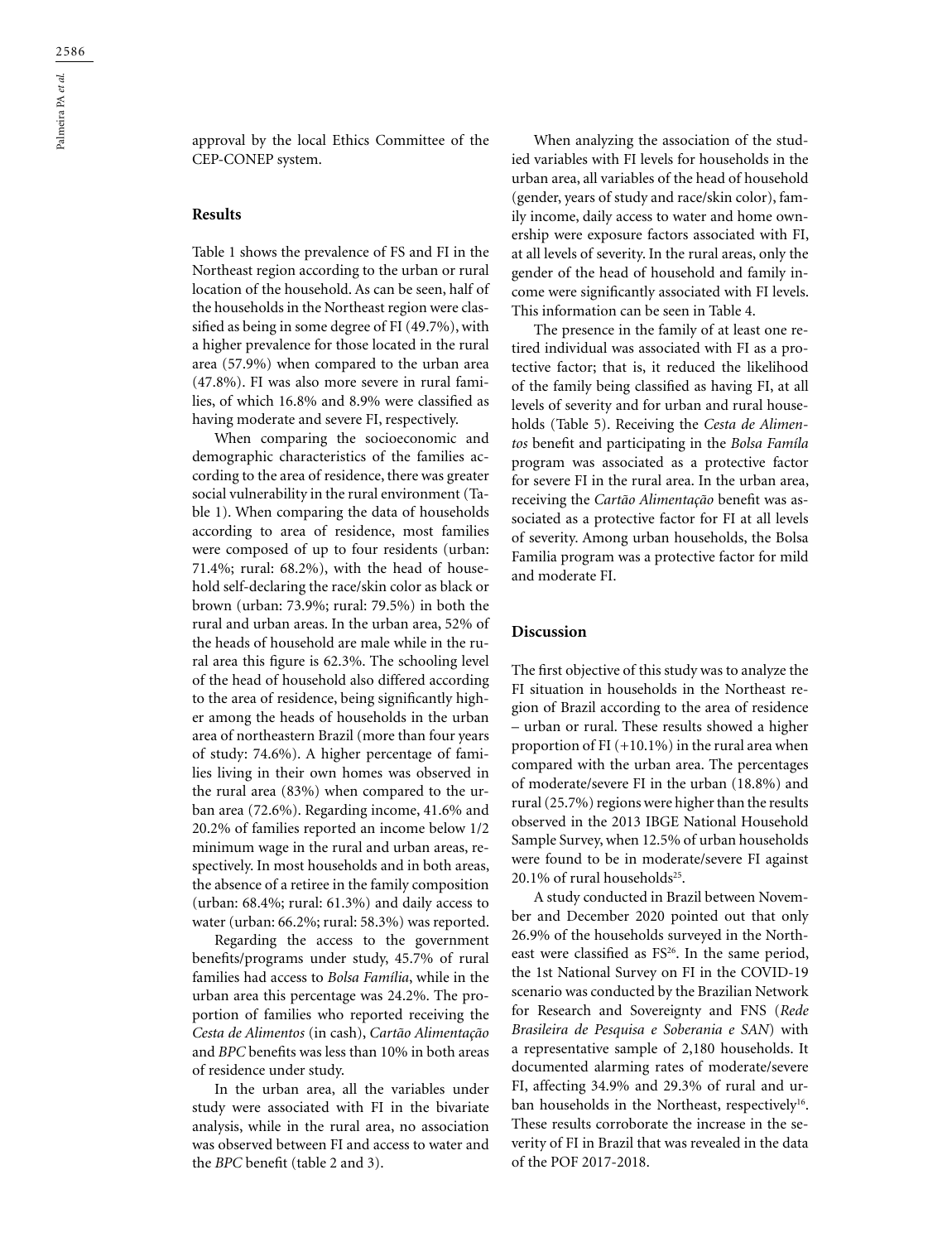|                                     | Northeast |              | Urban area |              | Rural area |              |         |
|-------------------------------------|-----------|--------------|------------|--------------|------------|--------------|---------|
| Variables                           | $\%$      | CI 95%       | $\%$       | CI 95%       | $\%$       | CI 95%       | p-value |
| Food insecurity                     |           |              |            |              |            |              |         |
| Food security                       | 49.2      | (48.5; 50.8) | 52.2       | (51.0; 53.5) | 42.1       | (39.9; 44.8) | < 0.001 |
| Light FI                            | 29.8      | (28.9; 30.7) | 29.0       | (28.0; 30.0) | 32.2       | (30.4; 34.1) |         |
| Moderate FI                         | 13.4      | (12.6; 14.2) | 12.2       | (11.5; 13.0) | 16.8       | (14.8; 19.1) |         |
| Severe FI                           | 7.1       | (6.6; 7.6)   | 6.6        | (6.07; 7.08) | 8.9        | (7.6; 10.3)  |         |
| Household density                   |           |              |            |              |            |              |         |
| Up to 4 residents                   | 70.6      | (69.8; 71.3) | 71.4       | (70.6; 72.2) | 68.2       | (66.3; 70.0) | < 0.001 |
| 5 or more residents                 | 29.4      | (28.6; 30.2) | 28.6       | (27.7; 29.4) | 31.8       | (30.0; 33.7) |         |
| Gender of the head of household     |           |              |            |              |            |              |         |
| Female                              | 45.4      | (44.3; 46.5) | 48.0       | (47.0; 49.1) | 37.7       | (34.7; 40.8) | < 0.001 |
| Male                                | 54.6      | (53.4; 55.6) | 52.0       | (50.9; 53.0) | 62.3       | (58.1; 65.3) |         |
| Race/color of the head of household |           |              |            |              |            |              |         |
| Black or mixed-race                 | 74.4      | (73.8; 75.0) | 73.9       | (72.9; 74.8) | 79.5       | (77.1; 81.6) | < 0.001 |
| White/Asian                         | 25.6      | (25.0; 26.2) | 26.1       | (25.1; 27.1) | 20.5       | (18.4; 22.9) |         |
| Schooling of the head of household  |           |              |            |              |            |              |         |
| Up to 4 years of study              | 32.7      | (31.6; 33.6) | 25.4       | (24.4; 26.4) | 53.9       | (51.4; 56.3) | < 0.001 |
| More than 4 years of study          | 67.3      | (66.3; 68.3) | 74.6       | (73.6; 75.5) | 46.1       | (43.6; 48.6) |         |
| Home status                         |           |              |            |              |            |              |         |
| Own paid/paying                     | 75.2      | (74.3; 76.1) | 72.6       | (71.6; 73.5) | 83.0       | (80.9; 84.9) | < 0.001 |
| Rented, assigned or other           | 24.8      | (23.8; 25.6) | 27.4       | (26.5; 28.4) | 17.0       | (15.6; 19.1) |         |
| Monthly household income per        |           |              |            |              |            |              |         |
| capita                              |           |              |            |              |            |              |         |
| Up to 1/4 MW (up to R\$ 238.5)      | 8.2       | (7.7; 8.8)   | 5.7        | (5.2; 6.1)   | 15.7       | (14.1; 17.5) | < 0.001 |
| Between 1/4 and 1/2 MW (R\$ 477)    | 17.4      | (16.7; 18.2) | 14.5       | (13.8; 15.2) | 25.9       | (24.1; 27.7) |         |
| Above 1/2 MW                        | 74.3      | (73.4; 75.2) | 79.8       | (78.9; 80.7) | 58.4       | (56.2; 60.5) |         |
| Retirees in the household           |           |              |            |              |            |              |         |
| Yes                                 | 33.3      | (32.4; 34.3) | 31.6       | (30.6; 32.6) | 38.7       | (36.4; 41.0) | < 0.001 |
| N <sub>0</sub>                      | 66.7      | (65.6; 67.5) | 68.4       | (67.4; 69.4) | 61.3       | (59.0; 63.6) |         |
| Access to Bolsa Família             |           |              |            |              |            |              |         |
| Yes                                 | 28.7      | (28.7; 30.7) | 24.2       | (23.2; 25.3) | 45.7       | (43.4; 47.9) | < 0.001 |
| N <sub>0</sub>                      | 70.3      | (69.3; 71.3) | 75.5       | (75.7; 76.7) | 54.3       | (52.0; 56.5) |         |
| Received Cesta de Alimentos         |           |              |            |              |            |              |         |
| Yes                                 | 0.9       | (0.7; 1.1)   | 1.0        | (0.8; 1.3)   | 0.7        | (0.4; 1.1)   | 0.1205  |
| N <sub>o</sub>                      | 99.1      | (98.8; 99.2) | 99.0       | (98.7; 99.1) | 99.3       | (98.9; 99.2) |         |
| Received Cartão Alimentação         |           |              |            |              |            |              |         |
| Yes                                 | 6.2       | (5.7; 6.8)   | 8.1        | (7.4; 8.8)   | 0.9        | (0.5; 1.5)   | < 0.001 |
| No                                  | 93.7      | (93.2; 94.2) | 91.9       | (91.2; 92.6) | 99.1       | (98.5; 99.5) |         |
| Access to BPC                       |           |              |            |              |            |              |         |
| Yes                                 | 5.4       | (5.0; 5.8)   | 5.5        | (5.0; 6.0)   | 5.2        | (4.4; 6.0)   | 0.4889  |
| No                                  | 94.6      | (94.1; 94.9) | 94.5       | (94.0; 95.0) | 94.8       | (94.0; 95.6) |         |
| Daily access to water               |           |              |            |              |            |              |         |
| Yes                                 | 65.1      | (63.3; 66.8) | 66.2       | (64.4; 67.9) | 58.3       | (50.5; 65.7) | 0.040   |
| $\rm No$                            | 34.7      | (33.1; 36.6) | 33.8       | (32.1; 35.6) | 41.7       | (34.3; 49.5) |         |

**Table 1.** Socioeconomic, demographic and access to government benefits/programs characteristics of urban and rural households in the Northeast, Brazil, 2017-2018.

FI: food insecurity; MW: minimum wage; BPC: Benefício de Prestação Continuada (Continuing Benefit Conveyance).

Source: Authors.

The reduction of FI in Brazil between 2003 and 2014 was attributed to the development of intersectoral public policies related to FNS, and the increase in the vulnerability of the northeastern population to hunger and FI in 2018 is a potential consequence of the dismantling of these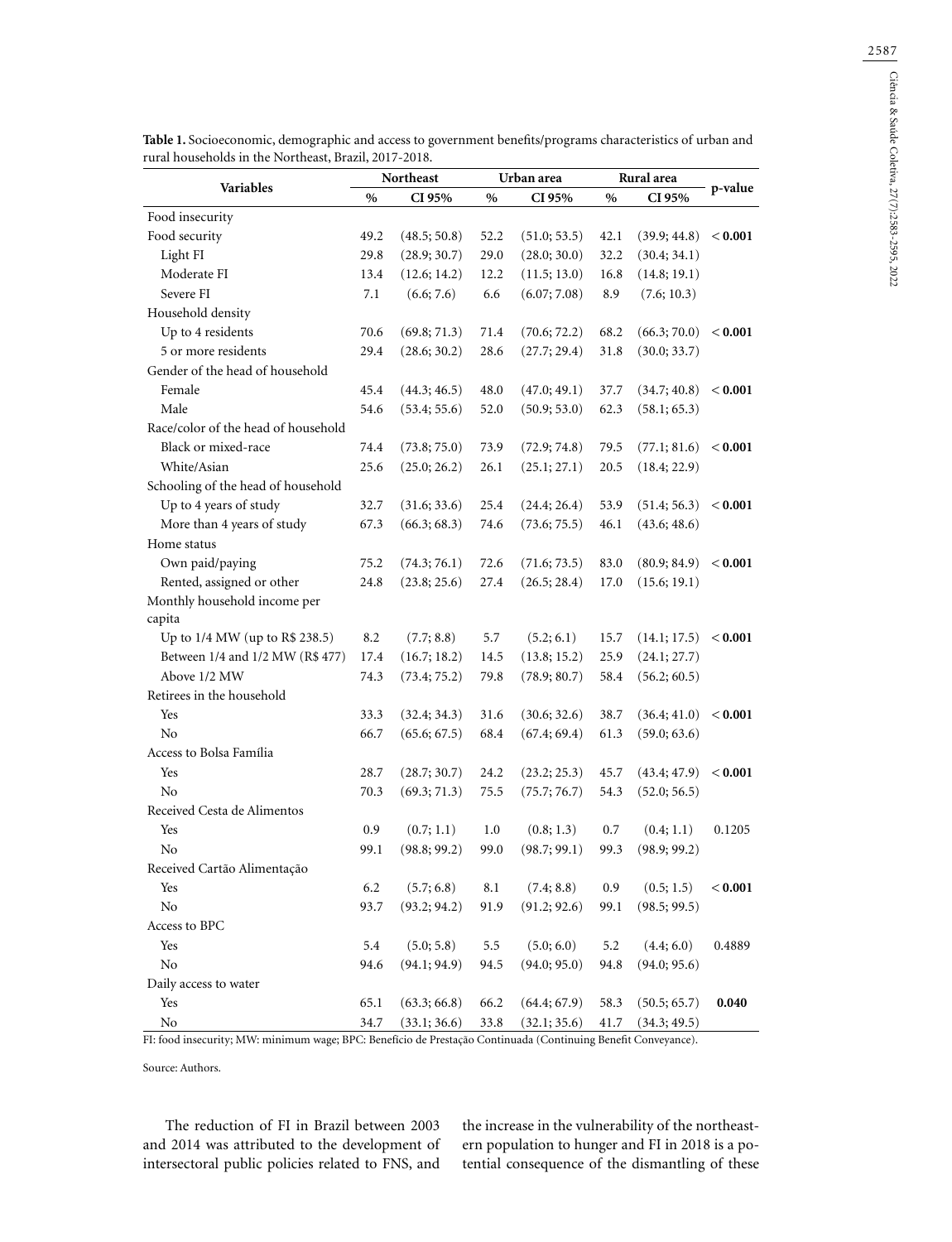| Variables                             | FS                | Light                               | Moderate          | Severe                      | p-value   |
|---------------------------------------|-------------------|-------------------------------------|-------------------|-----------------------------|-----------|
|                                       | $(%$ , CI 95%)    | $(\%$ , CI 95%)                     | $(%$ , CI 95%)    | $(\%$ , CI 95%)             |           |
| Household density                     |                   |                                     |                   |                             |           |
| Up to 4 residents                     | 53.4 (52; 54.7)   | 29.9 (28.7; 31.0)                   | 11.3(10.6; 12.0)  | 5.4(4.9; 6; 0)              | $< 0.001$ |
| 5 or more residents                   | 49.5(47.5; 51.5)  | 26.8 (25.2; 28.4)                   | 14.4 (12.9;16.1)  | 9.3(8.3; 10.4)              |           |
| Gender of the head of household       |                   |                                     |                   |                             |           |
| Female                                | 47.8(46.3; 49.4)  | 30.0(28.7; 31.3)                    | 14.4 (13.4; 15.5) | 7.8(7.1; 8.5)               | $< 0.001$ |
| Male                                  |                   | 56.4 (54.8; 57.9) 28.0 (26.8; 29.3) | 10.2(9.3; 11.0)   | 5.4(4.8; 6.1)               |           |
| Schooling of the head of<br>household |                   |                                     |                   |                             |           |
| Up to 4 years of study                | 43.3(41.3; 45.3)  | 28.9 (27.2; 30.6)                   | 16.6(15.3; 18.0)  | 11.2 (10.0; 12.5) $< 0.001$ |           |
| More than 4 years of study            | 55.3 (53.9; 56.7) | 29.0 (27.9; 30.1)                   | 10.7(9.9; 11.5)   | 5.0(4.5; 5.5)               |           |
| Race/color of the head of household   |                   |                                     |                   |                             |           |
| Black or mixed-race                   | 49.7(48.3; 51.0)  | 30.0(28.9; 31.2)                    | 13.2 (12.3; 14.2) | 7.1(6.5; 7.8)               | < 0.001   |
| White/Asian                           | 59.8 (57.8; 61.7) | 26.1 (24.6; 27.7)                   | 9.2(8.3; 10.3)    | 4.9(4.1; 5.7)               |           |
| Home status                           |                   |                                     |                   |                             |           |
| Own                                   |                   | 54.0 (52.6; 55.5) 28.1 (26.9; 29.2) | 11.7(10.9; 12.6)  | $6.2$ (5.6; 6.8)            | < 0.001   |
| Rented, assigned or other             |                   | 47.5 (45.6; 49.5) 31.3 (29.7; 33.0) | 13.5 (12.4; 14.8) | 7.6(6.7; 8.6)               |           |
| Family income                         |                   |                                     |                   |                             |           |
| Up to 1/4 MW (up to R\$<br>238.5)     |                   | 23.6 (20.4; 27.2) 33.4 (30.1; 36.9) | 24.7 (21.8; 28.0) | 18.2(15.7; 28.0)            | < 0.001   |
| Between 1/4 and 1/2 MW<br>(R\$477)    |                   | 30.6 (28.3; 32.9) 36.7 (34.3; 39.1) | 21.4 (19.4; 23.5) | 11.3(9.8; 12.9)             |           |
| Above 1/2 MW                          |                   | 58.2 (56.9; 59.5) 27.2 (26.2; 28.2) | 9.6(8.9; 10.4)    | 4.9(4.4; 5.4)               |           |
| Retirees in the household             |                   |                                     |                   |                             |           |
| Yes                                   |                   | 59.1 (57.4; 60.8) 25.7 (24.3; 27.2) | 10.6(9.5; 11.9)   | 4.5(3.9; 5.2)               | < 0.001   |
| No                                    | 49.1 (47.7; 50.5) | 30.5(29.3; 31.7)                    | 13.0 (12.6; 13.8) | 7.5(6.9; 8.1)               |           |
| Access to Bolsa Família               |                   |                                     |                   |                             |           |
| Yes                                   | 30.9(28.9; 32.9)  | 37.2 (35.2; 39.2)                   | 19.6 (18.0; 21.2) | 12.4(11.1; 13.8)            | < 0.001   |
| No                                    | 59.1 (57.8; 60.3) | 26.4 (25.3; 27.4)                   | 9.9(9.1; 10.6)    | 4.7(4.2; 5.2)               |           |
| Received Cesta de Alimentos           |                   |                                     |                   |                             |           |
| Yes                                   | 35.7(26.2; 46.5)  | 36.2(25.0; 49.1)                    | 17.8(11.9; 25.7)  | 10.3(5.7; 17.9)             | 0.01      |
| No                                    | 52.4(51.2; 53.6)  | 28.9 (27.9; 29.9)                   | 12.2 (11.4; 12.9) | 6.5(6.0; 7.0)               |           |
| Received Cartão Alimentação           |                   |                                     |                   |                             |           |
| Yes                                   | 60.0(56.5; 63.5)  | 27.2 (24.2; 30.4)                   | 9.8(7.7; 12.4)    | 3.0(2.1; 4.2)               | $< 0.001$ |
| N <sub>o</sub>                        |                   | 51.6 (50.3; 52.8) 29.1 (28.1; 30.2) | 12.4(11.7; 13.2)  | 6.9(6.3; 7.4)               |           |
| Access to BPC                         |                   |                                     |                   |                             |           |
| Yes                                   |                   | 43.3 (39.3; 47.4) 31.9 (28.2; 35.9) | 15.1 (12.3; 18.6) | 9.6(7.4; 12.4)              | < 0.001   |
| No                                    |                   | 52.8 (51.5; 54.0) 28.8 (27.8; 29.8) | 12.0(11.3; 12.8)  | 6.4(5.9; 6.9)               |           |

**Table 2.** Distribution of the food security and insecurity situation by socioeconomic, demographic and access to government programs characteristics in households in the urban region. Northeast, Brazil, 2017-2018.

**FI**

No 48.8 (46.8; 50.7) 29.8 (28.3; 31.4) 13.7 (12.5; 15.0) 7.7 (6.9; 8.7) FS: food security; FI: food insecurity; MW: minimum wage; BPC: Benefício de Prestação Continuada (Continuing Benefit Conveyance).

Yes 55.5 (53.9; 57.1) 28.2 (26.9; 29.6) 10.7 (9.8; 11.8) 5.5 (4.9; 6.1) **< 0.001**

Source: Authors.

Daily access to water

public policies<sup>15</sup>. Researchers have evaluated the federal government's investment in 19 government programs related to the Sustainable Development Goals and observed an 84.6% reduction in the budget for FNS-related programs between 2014 and 2017<sup>27</sup>. Between 2014 and 2018, Vascon-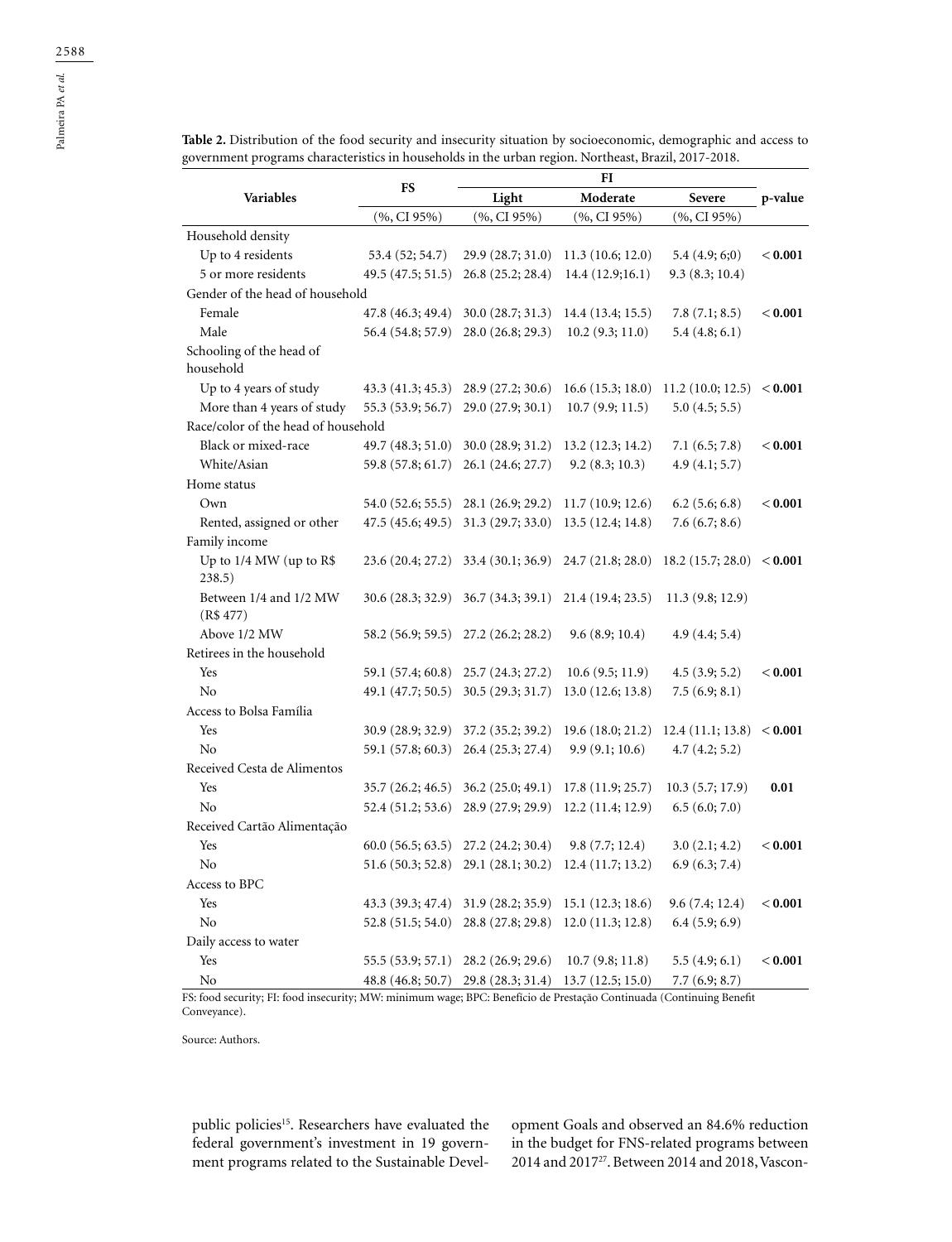|                                     | <b>FS</b>           |                    |                   |                                      |         |  |  |  |
|-------------------------------------|---------------------|--------------------|-------------------|--------------------------------------|---------|--|--|--|
| Variables                           |                     | Light              | Moderate          | Severe                               | p-value |  |  |  |
|                                     | $(\%$ , CI 95%)     | (%, CI 95%)        | (%, CI 95%)       | $(\%$ , CI 95%)                      |         |  |  |  |
| Household density                   |                     |                    |                   |                                      |         |  |  |  |
| Up to 4 residents                   | 43.1 (40.0; 46.2)   | 32.9 (30.8; 35.1)  | 16.8 (14.6; 19.2) | 7.2(5.9; 8.7)                        | < 0.001 |  |  |  |
| 5 or more residents                 | 39.8 (36.2; 43.6)   | 30.7 (27.7; 33.8)  | 17.0(14.4; 20.0)  | 12.5(10.2; 15.2)                     |         |  |  |  |
| Gender of the head of household     |                     |                    |                   |                                      |         |  |  |  |
| Female                              | 38.1 (34.4; 42.0)   | 34.7 (31.8; 37.6)  | 18.0(15.5; 20.8)  | 9.2(7.5; 11.4)                       | 0.020   |  |  |  |
| Male                                | 44.5 (41.1; 47.9)   | 30.7 (28.6; 32.9)  | 16.1(13.8; 18.8)  | 8.6(7.2; 10.3)                       |         |  |  |  |
| Schooling of the head of household  |                     |                    |                   |                                      |         |  |  |  |
| Up to 4 years of study              | 41.7(38.7; 44.9)    | 29.9 (27.6; 32.4)  | 18.1 (15.5; 20.8) | $10.2$ (8.6; 12.2)                   | 0.003   |  |  |  |
| More than 4 years of study          | 42.5(39.2; 45.8)    | 34, 9 (32.1; 37.8) | 15.4 (13.0; 18.1) | 7.3(5.8; 9.0)                        |         |  |  |  |
| Race/color of the head of household |                     |                    |                   |                                      |         |  |  |  |
| Black or mixed-race                 | 40.9(38.1; 43.9)    | 31.9(29.9; 33.9)   | 17.7(15.3; 20.3)  | 9.5(8.0; 11.1)                       | 0.029   |  |  |  |
| White/Asian                         | $46.2$ (41.6; 50.9) | 33.7 (29.4; 38.3)  | 13.7(10.7; 17.2)  | 6.3(4.3; 9.3)                        |         |  |  |  |
| Home status                         |                     |                    |                   |                                      |         |  |  |  |
| Own                                 | 43.6 (40.7; 48.5)   | 32.2(30.1; 34.3)   | 16.3 (14.2; 18.6) | 8.0(6.8; 9.5)                        | < 0.001 |  |  |  |
| Rented, assigned or other           | 34.9 (30.0; 40.1)   | 32.4 (28.5; 36.5)  |                   | $19.7(15.6; 24.5)$ 13.1 (10.2; 16.6) |         |  |  |  |
| Family income                       |                     |                    |                   |                                      |         |  |  |  |
| Up to 1/4 MW (up to R\$ 238.5)      | 20.6 (16.9; 24.8)   | 38.1 (33.9; 42.5)  | 22.4 (18.5; 26.7) | 18.9(15.3; 23.3)                     | < 0.001 |  |  |  |
| Between 1/4 and 1/2 MW (R\$         | 31.1(26.5; 36.1)    | 36.1(32.2; 40.1)   | 22.7 (18.8; 27.0) | 10.1(7.6; 13.3)                      |         |  |  |  |
| 477)                                |                     |                    |                   |                                      |         |  |  |  |
| Above 1/2 MW                        | 52.7 (49.0; 56.4)   | 28.9 (26.1; 31.8)  | 12.8(10.6; 15.4)  | 5.6(4.5; 6.7)                        |         |  |  |  |
| Retirees in the household           |                     |                    |                   |                                      |         |  |  |  |
| Yes                                 | 52.7 (48.8; 56.6)   | 27.8 (24.8; 30.9)  | 14.0(11.6; 16.8)  | 5.5(4.3; 7.2)                        | < 0.001 |  |  |  |
| N <sub>o</sub>                      | 35,4 (32,2; 38,8)   | 34,9 (32,6; 37,3)  | 18,7(16,3;21,3)   | 11,0(9,3;12,9)                       |         |  |  |  |
| Access to Bolsa Família             |                     |                    |                   |                                      |         |  |  |  |
| Yes                                 | 29.5 (26.2; 33.1)   | 35.9 (33.0; 38.9)  | 23.3 (20.0; 26.8) | 11.3 (9.4; 13.5)                     | < 0.001 |  |  |  |
| N <sub>o</sub>                      | 52.7(49.1; 56.3)    | 29.0 (26.4; 31.7)  | 11.5(9.6; 13.7)   | 6.8(5.5; 8.5)                        |         |  |  |  |
| Received Cesta de Alimentos         |                     |                    |                   |                                      |         |  |  |  |
| Yes                                 | 26.9(11.8; 50.4)    | 42.9(23.4; 64.9)   | 29.7 (14.2; 51.9) | $0.4$ ( $-; 0.3$ )                   | 0.071   |  |  |  |
| N <sub>o</sub>                      | 42.2(39.5; 45.0)    | 32.1 (30.3; 33.9)  | 16.8(14.7; 19.0)  | 8.9(7.7; 10.4)                       |         |  |  |  |
| Received Cartão Alimentação         |                     |                    |                   |                                      |         |  |  |  |
| Yes                                 | 50.0 (24.4; 75.6)   | 45.5 (21.5; 71.8)  | 3.2(0.8; 12.4)    | 1.3(0.2; 9.3)                        | 0.123   |  |  |  |
| No                                  | 42.0 (30.4; 44.8)   | 32.0 (30.2; 33.9)  | 17.0(14.9; 19.3)  | 8.9 (7.7; 10.4)                      |         |  |  |  |
| Access to BPC                       |                     |                    |                   |                                      |         |  |  |  |
| Yes                                 | 43.1 (35.0; 51.6)   | 32.0 (23.9; 41.4)  | 17.7 (11.2; 27.0) | 7.1(4.1; 12.1)                       | 0.898   |  |  |  |
| No                                  | 42.1 (39.3; 44.9)   | 32.1 (30.3; 34.0)  | 16.8(14.8;10.0)   | 9.0(7.7; 10.5)                       |         |  |  |  |
| Daily access to water               |                     |                    |                   |                                      |         |  |  |  |
| Yes                                 | 46.9(41.4; 51.3)    | 32.7(29.2; 36.4)   | 12.9(9.9; 16.6)   | 8.1 (5.5; 11.8)                      | 0.511   |  |  |  |
| No                                  | 44.9 (37.9; 52.1)   | 31.2 (26.8; 35.9)  | 16.6 (12.3; 21.9) | 7.3(5.1; 10.4)                       |         |  |  |  |

**Table 3.** Distribution of food security and insecurity by socioeconomic, demographic and access to government program characteristics in rural households. Northeast, Brazil, 2017-2018.

FS: food security; FI: food insecurity; MW: minimum wage; BPC: Benefício de Prestação Continuada (Continuing Benefit Conveyance).

Source: Authors.

celos and Machado<sup>28</sup> recorded a significant reduction in the budget of federal programs (food baskets (-67%), food procurement program (-67%)). Other studies have observed that other programs, such as *Assistência Técnica e Extensão* 

*Rural* (Rural Technical Assistance and Extension, ATER; -71%) and *Água para Todos* (Water for All; -94%), are also of relevant for FNS, especially in the context of rural vulnerability in the Brazilian northeast $29,30$ .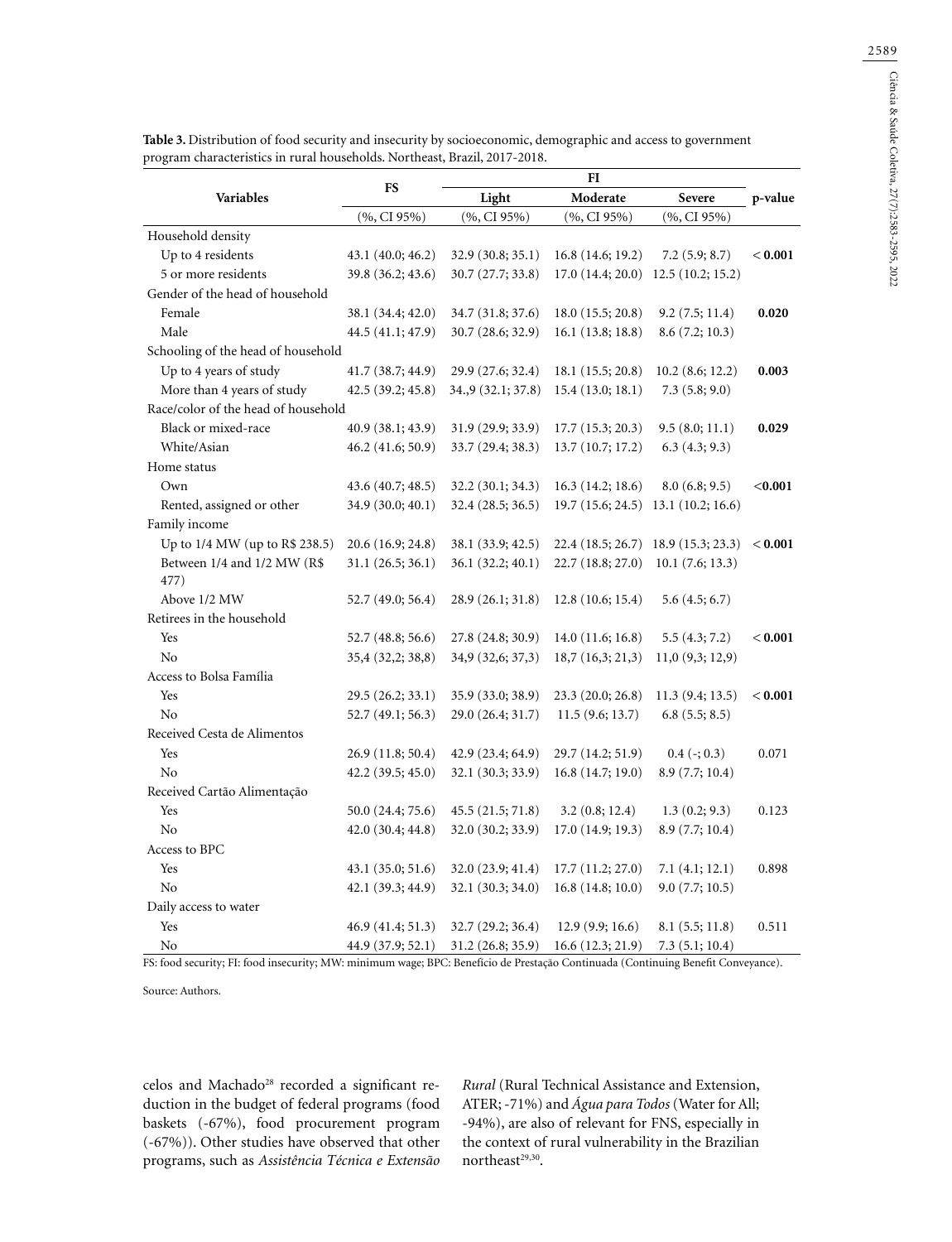$\begin{array}{c}\n 2590 \\
\hline\n 2590 \\
\hline\n 45 \text{ at } 25\n \end{array}$ Palmeira PA *et al.*

| among families living in the rural and urban areas of the Northeast, Brazil, 2017-2018. | Light FI                             |                                  | Moderate FI                          |                                     | <b>Severe FI</b>                  |                |
|-----------------------------------------------------------------------------------------|--------------------------------------|----------------------------------|--------------------------------------|-------------------------------------|-----------------------------------|----------------|
| Variables                                                                               | Adjusted PR <sup>1</sup><br>Crude PR |                                  | Adjusted PR <sup>1</sup><br>Crude PR |                                     | <b>Crude PR</b><br>Adjusted $PR1$ |                |
|                                                                                         |                                      |                                  |                                      |                                     |                                   |                |
|                                                                                         | (CI 95%)                             | (CI 95%)                         | (CI 95%)                             | (CI 95%)                            | (CI 95%)                          | (CI 95%)       |
| Rural area                                                                              |                                      |                                  |                                      |                                     |                                   |                |
| 5 or more residents                                                                     | 1.01(0.8; 1.2)                       |                                  | 1.09(0.9; 1.3)                       |                                     | 1.89(1.4; 2.6)                    | 1.60(1.1; 2.2) |
| Female gender                                                                           | 1.31(1.1; 1.6)                       | 1.44(1.2; 1.8)                   |                                      | $1.30(1.0; 1.7)$ $1.45(1.1; 1.9)$   | 1.24(0.9; 1.7)                    | 1.51(1.1; 2.1) |
| Up to 4 years of study                                                                  | 0.87(0.7;1.0)                        |                                  |                                      | 1.19 $(0.9; 1.5)$ 1.59 $(1.2; 2.0)$ | 1.44(1.1; 1.9)                    | 2.04(1.5; 2.8) |
| Race/color black/mixed-race                                                             | 1.07(0.8; 1.3)                       | $\overline{\phantom{a}}$         |                                      | $1.46(1.1; 2.0)$ $1.42(1.0; 1.9)$   | 1.69(1.1; 2.7)                    | 1.64(1.0; 2.6) |
| Rented/assigned home                                                                    | 1.25(0.9; 1.6)                       | $\overline{\phantom{a}}$         | 1.51(1.1; 2.1)                       |                                     | 1.03(1.4; 2.9)                    | 1.65(1.2; 2.3) |
| Income up to 1/4 MW                                                                     | 3.38(25; 4.2)                        | 2.80(2.1; 3.7)                   |                                      | 4.48 $(3.1; 6.4)$ 3.85 $(2.6; 5.7)$ | 8.64(5.9; 12.7)                   | 6.03(4.0; 9.1) |
| Income between 1/4 and 1/2 MW                                                           | 2.11(1.5; 2.8)                       | 1.87(1.3; 2.6)                   |                                      | 3.00 $(2.1; 4.3)$ 2.67 $(1.8; 4.0)$ | 3.05(2.0; 4.6)                    | 2.30(1.5; 3.5) |
| Retirees in the household                                                               | 0.53(0.4;0.7)                        | 0.69(0.5;0.9)                    |                                      | $0.50(0.4; 0.6)$ $0.69(0.5; 0.9)$   | 0.34(0.2; 0.5)                    | 0.50(0.3;0.7)  |
| Urban area                                                                              |                                      |                                  |                                      |                                     |                                   |                |
| 5 or more residents                                                                     | 0.97(0.9; 1.1)                       |                                  |                                      | $1.37(1.2; 1.6)$ 1.19 (1.0; 1.4)    | 1.84(1.6; 2.2)                    | 1.51(1.2; 1.8) |
| Female gender                                                                           | 1.26(1.1; 1.4)                       | 1.28(1.1; 1.4)                   | $1.67(1.5; 1.9)$ $1.68(1.5; 1.9)$    |                                     | 1.68(1.4; 2.0)                    | 1.74(1.5; 2.1) |
| Up to 4 years of study                                                                  |                                      | $1.27(1.1; 1.4)$ 1.37 (1.2; 1.5) |                                      | $1.98(1.7; 2.3)$ 1.97 (1.7; 2.3)    | 2.87(2.4; 4.4)                    | 3.08(2.5; 3.8) |
| Race/color black/mixed-race                                                             | 1.38(1.2; 1.5)                       | 1.27(1.1; 1.4)                   |                                      | $1.72(1.5; 1.9)$ 1.48 (1.3; 1.7)    | 1.76(1.4; 2.1)                    | 1.46(1.2; 1.8) |
| Rented/assigned home                                                                    | 1.27(1.1; 1.4)                       | 1.19(1.1; 1.3)                   |                                      | $1.31(1.1; 1.5)$ $1.20(1.0; 1.4)$   | 1.40(1.2; 1.7)                    | 1.28(1.0; 1.6) |
| Income up to 1/4 MW                                                                     | 3.02(2.4; 3.7)                       | 2.36(1.9; 3.0)                   |                                      | $6.32(5.0; 8.0)$ 4.62 (3.5; 6.0)    | 9.2(7.0; 12.1)                    | 5.0(3.6; 6.8)  |
| Income between 1/4 and 1/2 MW                                                           | 2.56(2.2; 2.9)                       | 2.22(1.9; 2.5)                   |                                      | $4.22(3.6; 4.9)$ $3.46(2.9; 4.1)$   | 4.4(3.6; 5.3)                     | 3.09(2.5; 3.9) |
| Retirees in the household                                                               | 0.70(0.6;0.8)                        | 0.74(0.7;0.8)                    |                                      | $0.68(0.6; 0.8)$ 0.71 $(0.6; 0.8)$  | 0.49(0.4;0.6)                     | 0.44(0.3;0.6)  |
| Non daily access to water                                                               | 1.20(1.1; 1.3)                       | 1.16(1.0; 1.3)                   | $1.45(1.2; 1.7)$ $1.34(1.1; 1.5)$    |                                     | 1.60(1.2; 1.7)                    | 1.45(1.2; 1.7) |

**Table 4.** Prevalence ratio (PR) of food insecurity by socioeconomic, demographic and access to government programs characteristics

MW: minimum wage.<sup>1</sup> Multinomial logistic regression with the inclusion of all variables cited in the table for rural and urban areas. PRs with p-value < 0.05 are presented.

Source: Authors.

This reduction in the budget reflects the progressive loss of priority of Human Right to Adequate Food and FNS<sup>31</sup> in the government's agenda. Another emblematic example was the extinction of the National Council for Food and Nutrition Security (*Conselho Nacional de Segurança Alimentar e Nutricional*) on president Jair Bolsonaro's first day in office in 201932, as it is also a result of the implementation of fiscal austerity measures that have reduced federal investments in health, education and social protection policies<sup>27,28,33-35</sup>.

In line with this scenario of eroding social and universal public policies in Brazil, the actions of the Brazilian government when faced with the COVID-19 pandemic to mitigate the economic and social effects of the health crisis were established late and constituted essentially emergency actions of access to income and food<sup>36</sup>; that is, they were limited in the face of the repercussions of the pandemic for FNS in Brazil<sup>37</sup>.

In addition to the increasing number of families in FI, this study also highlights that the disparities between regions were maintained,

since the percentages of moderate/severe FI in the rural region were higher than in the urban region in the surveys previously conducted by the IBGE25. In a systematic review that examined eleven studies on the diagnosis of FI in rural areas in Brazil (2008-2017), the authors pointed to FI and severe FI prevalence rates ranging from 32.2% to 88.8% and 3% to 39.5%, respectively<sup>38</sup>. The authors also highlighted that a significant majority of the studies observed FI results that were higher than those of the 2013 PNAD, and that these results can be attributed to difficulties in the implementation of public policies in rural areas.

The greatest exposure to FI among rural families is a historical portrait of social and geographical inequality, which manifests in Brazil through differences in economic, social and human development between urban and rural territories. In the Northeast, the vulnerability of the region is concentrated in the semiarid region, a territory that corresponds to 20% of Brazilian lands and is located in the interior of the country. Formed mostly by small municipalities, the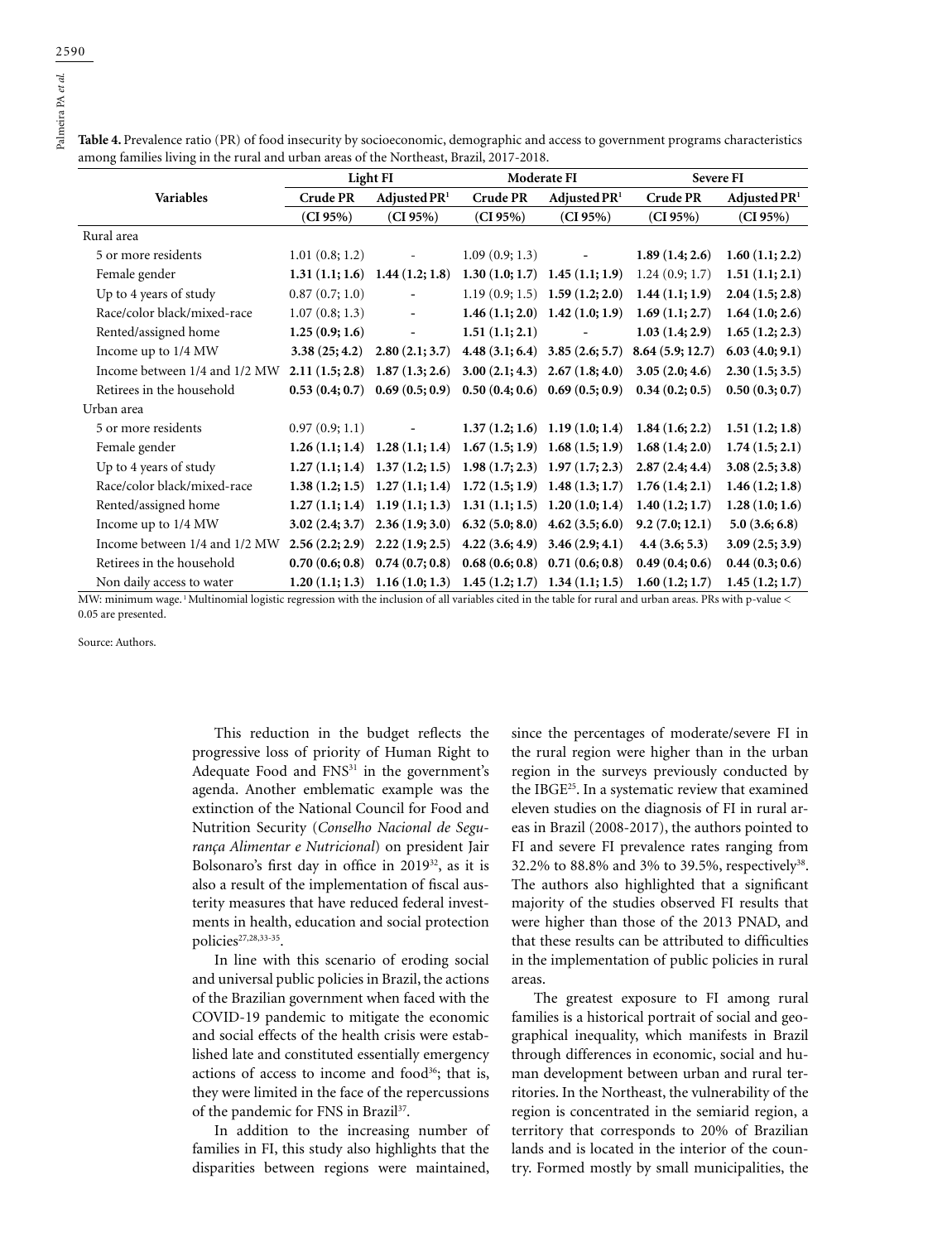2591

|                                          | Light FI        |                       | Moderate FI     |                       | <b>Severe FI</b> |                      |
|------------------------------------------|-----------------|-----------------------|-----------------|-----------------------|------------------|----------------------|
|                                          | <b>Crude PR</b> | Adjusted<br><b>PR</b> | <b>Crude PR</b> | Adjusted<br><b>PR</b> |                  | Crude PR Adjusted PR |
|                                          | (CI 95%)        | (CI 95%)              | (CI 95%)        | (CI 95%)              | (CI 95%)         | (CI 95%)             |
| Rural area                               |                 |                       |                 |                       |                  |                      |
| Access to $BF2$                          | 2.21            | 1.60                  | 3.62            | 2.54                  | 2.94             | 1.47                 |
|                                          | (1.7; 2.8)      | (1.3; 2.0)            | (2.7; 4.8)      | (1.9; 3.4)            | (2.1; 4.1)       | (1.0; 2.1)           |
| Access to BF X income <sup>3</sup>       |                 | 0.99                  |                 | 0.99                  |                  | 0.99                 |
|                                          |                 | (0.9; 1.0)            |                 | (0.9; 0.9)            |                  | (0.9; 0.9)           |
| Received Cesta de Alimentos <sup>2</sup> | 2.10            | 2.06                  | 2.78            | 3.03                  | 0.07             | 0.07                 |
|                                          | (0.7; 6.5)      | (0.7; 5.9)            | (0.9; 9.0)      | (0.9; 9.6)            | (0.0; 0.6)       | (0.0; 0.6)           |
| Received Cartão                          | 1.19            | 1.71                  | 0.16            | 0.29                  | 0.12             | 0.28                 |
| alimentação <sup>2</sup>                 | (0.4; 3.8)      | (0.5; 3.8)            | (0.3; 0.8)      | (0.0; 1.6)            | (0.1; 1.1)       | (0.0; 2.6)           |
| Urban area                               |                 |                       |                 |                       |                  |                      |
| Access to $BF2$                          | 2.69            | 2.06                  | 3.80            | 2.13                  | 5.06             | 2.79                 |
|                                          | (2.4; 3.0)      | (1.8; 2.3)            | (3.3; 4.4)      | (1.8; 2.5)            | (4.2; 6.0)       | (2.2; 3.5)           |
| Access to BF X income <sup>3</sup>       |                 | 0.99                  |                 | 0.99                  |                  | 0.99                 |
|                                          |                 | (0.9; 0.9)            |                 | (0.9; 0.9)            |                  | (0.9; 1.0)           |
| Received Cesta de Alimentos <sup>2</sup> | 1.84            | 2.02                  | 2.15            | 2.51                  | 2.31             | 2.44                 |
|                                          | (1.0; 3.3)      | (1.1; 3.7)            | (1.3; 3.5)      | (1.5; 4.3)            | (1.2; 4.6)       | (1.2; 4.9)           |
| Received Cartão                          | 0.80            | 0.96                  | 0.68            | 1.03                  | 0.37             | 0.53                 |
| alimentação <sup>2</sup>                 | (0.7; 0.9)      | (0.8; 1.1)            | (0.5; 0.9)      | (0.7; 1.4)            | (0.2; 0.5)       | (0.3; 0.8)           |
| Access to BPC                            | 1.35            | 1.18                  | 1.53            | 1.41                  | 1.84             | 1.38                 |
|                                          | (1.1; 1.6)      | (0.7; 2.1)            | (1.2; 2.0)      | (0.6; 3.2)            | (1.2; 2.0)       | (0.7; 2.8)           |
| Access to BPC X income <sup>3</sup>      |                 | 0.99                  |                 | 0.99                  |                  | 0.99                 |
|                                          |                 | (0.9; 1.0)            |                 | (0.9; 1.0)            |                  | (0.9; 1.0)           |

**Table 5.** Prevalence ratio (PR)1 for food insecurity and its severities and the access to government programs among families residing in the rural and urban areas of the Northeast, Brazil, 2017-2018.

BF: Bolsa Família; FI: food insecurity; BPC: Benefício da Prestação Continuada (Continuing Benefit Conveyance). 1 Multinomial logistic regression, the PR with p-value < 0.05 are shown in bold. 2 Adjustment variables: number of residents in the household, gender, years of education and race/color of the head of household, home status, monthly family income per capita, presence of retiree in the household, and daily access to water (only for the urban area model). 3 Adjustment variables and interaction term between monthly family income per capita and access to the Bolsa Familia program.

Source: Authors.

semi-arid region is characterized by climatic conditions with persistent droughts, poverty and poor infrastructure, which increase the challenges to overcome FI<sup>39</sup>.

All socioeconomic and demographic factors studied were associated with mild, moderate or severe FI. In both regions, low family income stood out as an important factor of exposure to FI. The risk of being in severe FI was 6 and 5 times higher for families with an income *per capita* of less than 1/4 of the minimum wage when compared to families with an income greater than 1/2 of the minimum wage, in the rural and urban regions, respectively.

This association between family income and FI has already been widely explored in the scientific literature<sup>13,23</sup>. In addition to the family in-

come debate, the results also pointed to the presence of retirees at home as a protective factor for FI at all levels of severity, in both regions. Some studies point to the vulnerability to FI among elderly people living alone or with families who depend economically on the retirement to meet the needs of the households<sup>40</sup>, but other studies corroborate this study and highlight that the presence of retirees in the family can represent access to a stable income and economic security<sup>41,42</sup>.

In this sense, FI is not only related to the size of the household's income, but also to its stability43,44. In other words, it is possible that families are deprived of access to food as a result of job instability and the informality of work, and a retiree in the family context is a safe source of income and a protective factor against FI. Focusing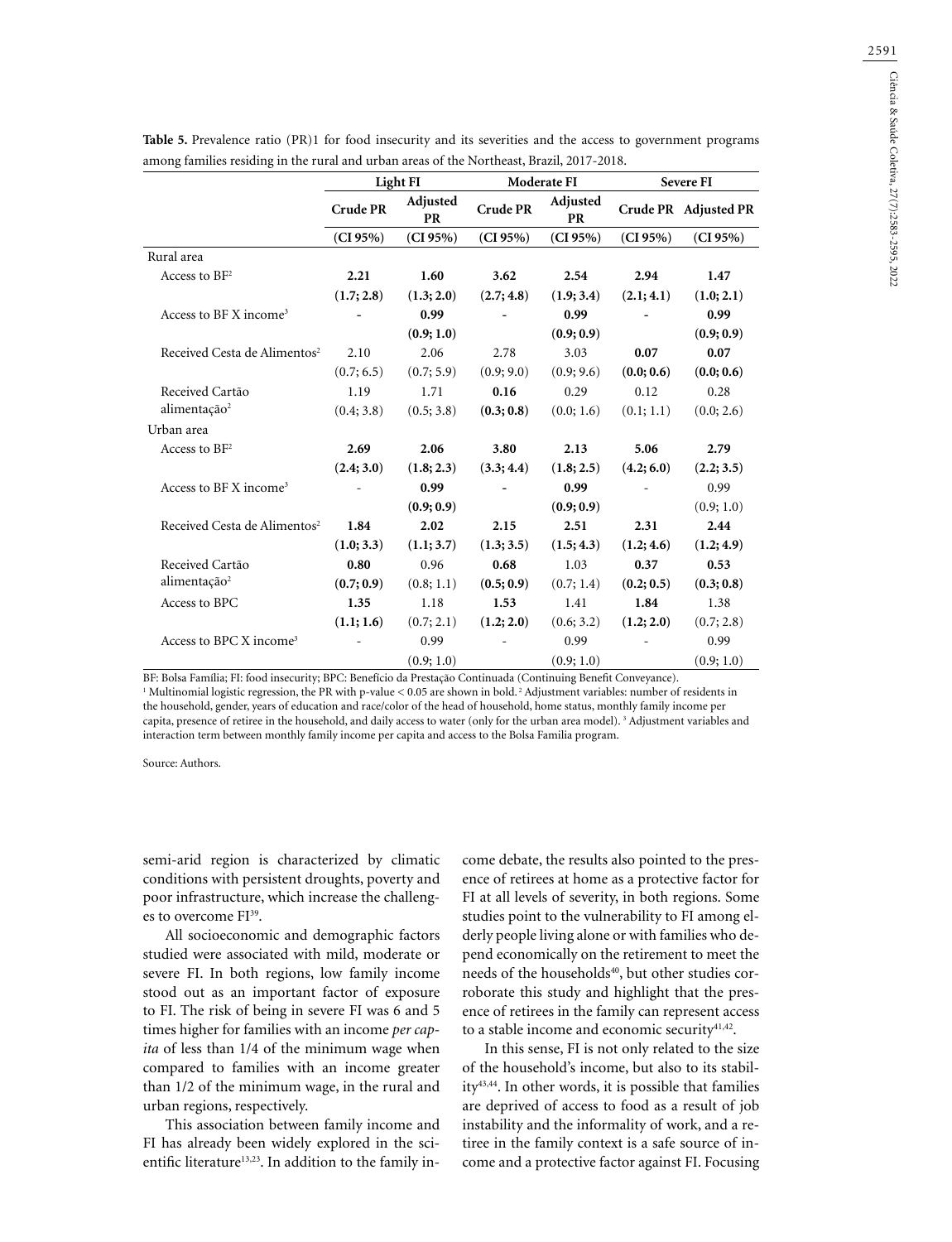especially on the rural context, Lopes, Medeiros<sup>45</sup> studied the importance of rural social security payments among women from a *Quilombola* community in the state of Pará. They found that retirement is operationalized as a vehicle that supplies more than basic needs and provides investment in agricultural production and increases the women's autonomy of choice, including regarding food.

The analyses of this study also pointed out that all socioeconomic and demographic factors studied were associated as a risk factor for FI, at some level of severity, for households in the urban region of the northeast of the country; a fact that was not observed in the rural area of the region. In this sense, it should be noted that the absence of an association between access to water and FI levels can be explained by the high water scarcity faced in the region.

Another objective of this study was to estimate the association of FI with access to cash benefits and/or government programs. One result that stands out is the low percentage of Brazilian households that accessed the programs/ benefits under study: *Bolsa Família* (28,7%), *Cesta de Alimentos* (0,9%), *Cartão Alimentação* (6,2%), and *BPC* (5,4%), which is in alignment with the debate regarding the dismantling of public FNS and social protection policies in Brazil. Studies have described a state with few proposals regarding the implementation of government FNS initiatives and the stagnation and reduction of the allocation of federal resources in social and food programs, before<sup>27, 28, 46</sup> and during the COVID-19 pandemic<sup>47-49</sup>.

Our findings also reinforce the relevance of government income programs to improve access to food, given the inverse association between FI and access to the *Bolsa Família, Cesta de Alimentos* and *Cartão Alimentação* programs. Differences were observed between families living in urban and rural regions. In the urban region, the *Carta Alimentação* program had a protective effect for all levels of FI severity while *Bolsa Familia* had it for mild and moderate FI. In the rural region, on the other hand, *Bolsa Família* was a protective factor for mild, moderate and severe FI and the *Cartão Alimentação* program for severe FI.

On the one hand, these results express the urgent need for the implementation and strengthening of income transfer programs in the urban and rural context; and on the other hand, they further highlight the socio-economic disparities between the regions. That is, in the social and cost-of-living context of the urban region, the benefits from programs like *Bolsa Família* and *Cesta de Alimentos* are possibly insufficient to be configured as a protective factor against severe FI, while in the rural region, in a context of greater vulnerability and instability regarding access to income, the *Bolsa Família* constituted a protective factor against FI. The *Cartão Alimentos* program, a cash benefit for the purchase of food, usually linked to formal work, was associated as a protective factor against FI only in the urban region. In this sense, it is believed that this result was observed in this study due to the greater access to formal work in the urban area when compared with the rural region.

There are few studies evaluating the association between FI and access to government programs. To our knowledge, there are no studies on FI and the *BPC, Cartão Alimentação* and *Cesta de Alimentos* programs. Regarding *Bolsa Família*, other researchers have already reported the association between the program and FI, revealing both the program's focus on vulnerable families<sup>30,50</sup> and its protective effect against FI<sup>13</sup>. The results of this study pointed out that about 70% of families entitled to the *Bolsa Família* program in urban and rural regions are facing FI, pointing out that the program reaches the most vulnerable families and that higher income transfer values should possibly be adopted for a more efficient response to overcome FI.

## **Limitations**

This study has limitations that need to be discussed. This study did not consider the eligibility criteria of the programs/benefits studied in the population. Some of the families that did not access the studied programs could not meet the eligibility criteria, which could have attributed to a selection bias. However, as positive points one could state that the analysis was adjusted for other social and economic factors and included an interaction factor with income in order to reduce biases.

Another limitation refers to the POF data collection instrument itself. The *Cartão Alimentação*  and *Cesta de Alimentos* benefits are included in the module referring to other family income; that is, they are another source of monetary resources available to the family, in addition to income from work. In this section, a set of variables is contemplated that refers to government benefits, including the *Cartão Alimentação* and *Cesta de Alimentos* variables. However, there is no specification regarding the sector or level of govern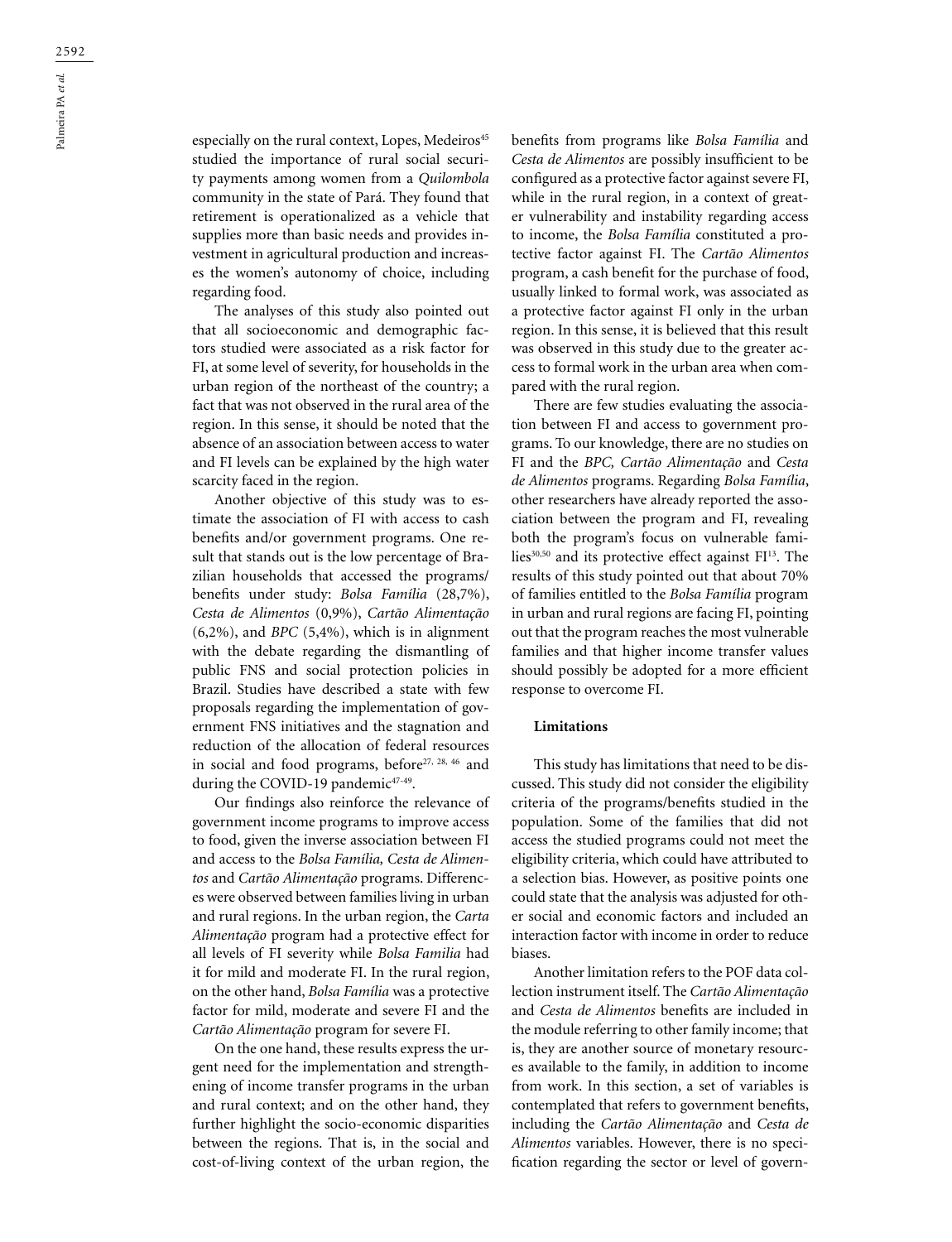ment that offers the benefit. As such, we cannot affirm that the *Cartão Alimentação* program is the initiative of the National Worker's Food Program (*Programa Nacional de Alimentação do Trabalhador*) or a labor benefit of the private sector, nor that the *Cesta de Alimentos* program is in fact a governmental or non-governmental initiative. Despite this, we can state based on the results that the receipt of additional resources in the family, which are suggested to be used for food purchases, is an initiative that contributes to improve access to food.

In conclusion, this study corroborates the high permanence of FI in the population of the Northeast region of Brazil, as well as the greater vulnerability to hunger in the rural region. Programs related to income transfers and access to stable income through retirement contributed to coping with FI in Brazil, especially in vulnerable regions. These results once again highlight the need for income transfer initiatives as a strategy to combat FI, and reinforce the urgency of maintaining and expanding food access and income transfer programs as a strategy to reduce FI.

## **Collaborations**

PA Palmeira analyzed the data and wrote the article. J Bem-Lignani and R Salles-Costa guided and reviewed the data analysis and the manuscript. All authors read and approved the final version of the manuscript.

# **Funding**

Fundação Carlos Chagas Filho de Amparo à Pesquisa do Estado do Rio de Janeiro (FAPERJ). Research Grant – APQ 1 2019.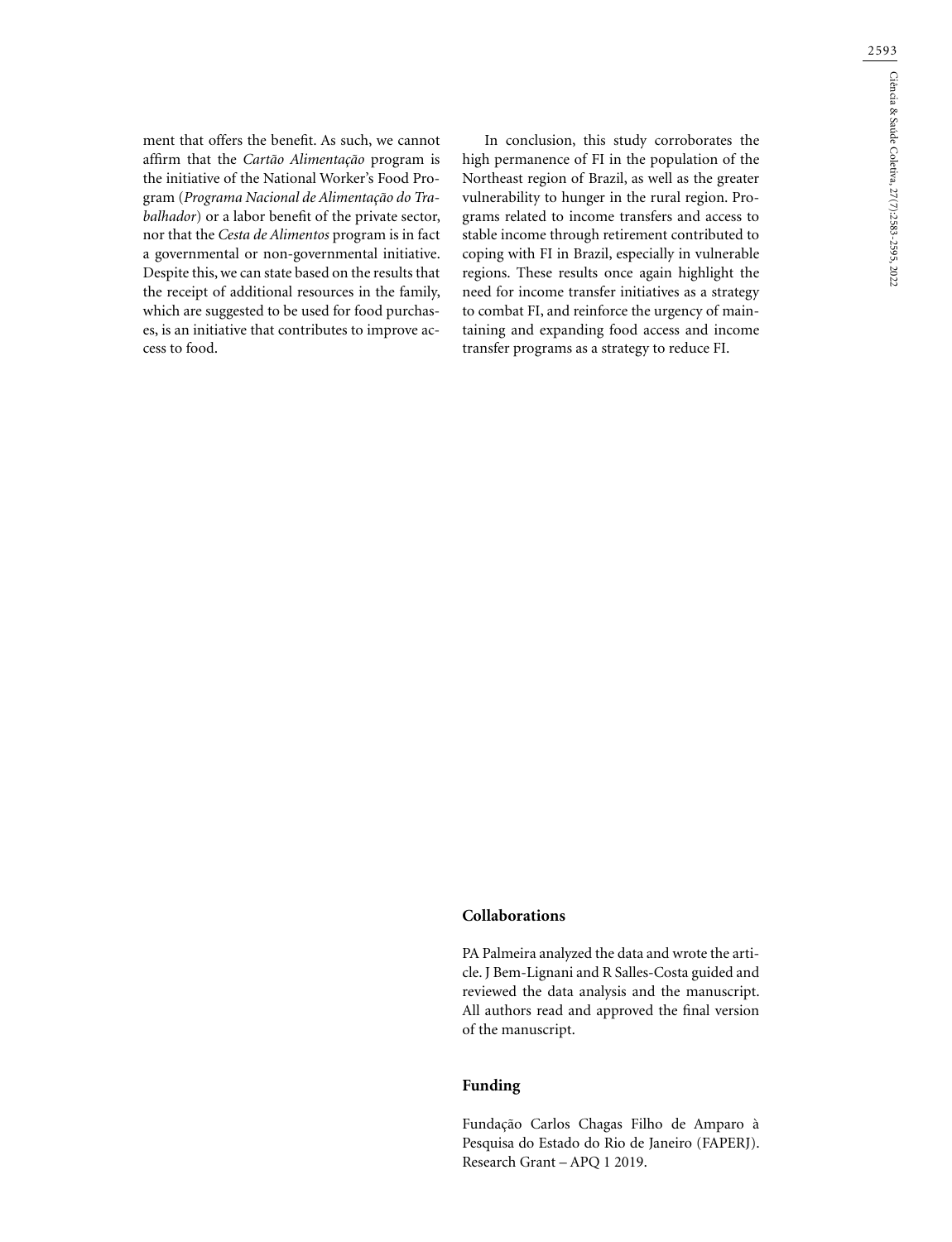# **References**

- 1. Brasil. Lei nº 11.346, de 15 de novembro de 2006. Cria o Sistema Nacional de Segurança Alimentar e Nutricional – SISAN com vistas em assegurar o direito humano à alimentação adequada e dá outras providências. *Diário Oficial* 2006; 15 nov.
- 2. Food and Agriculture Organization of the United Nations (FAO). Global strategic framework for food security and nutrition 2017 [Internet]. [acessado 2022 May 19]. Available from: https://www.csm4cfs.org/wp-content/uploads/2016/02/CFS\_OEWG\_ GSF\_2017\_05\_10\_01\_Updated\_GSF\_EN.pdf
- 3. Trudell JP, Burnet ML, Ziegler BR, Luginaah I. The impact of food insecurity on mental health in Africa: a systematic review. *Social Science & Medicine* 2021; 278:113953.
- 4. Oliveira KHD, Almeida GM, Gubert MB, Moura AS, Spaniol AM, Hernandez DC, Pérez-Escamilla R, Buccini G. Household food insecurity and early childhood development: systematic review and meta-analysis. *Matern Child Nutr* 2020; 16(3):e12967.
- 5. Roncarolo F, Potvin L. Food insecurity as a symptom of a social disease: Analyzing a social problem from a medical perspective. *Can Fam Physician* 2016; 62(4):291-292.
- 6. Food and Agriculture Organization of the United Nations (FAO), International Fund for Agricultural Development (IFAD), United Nations International Children's Emergency Fund (UNICEF), World Food Program (WFP), World Health Organization (WHO). *The state of food security and nutrition in the world 2020. Transforming food systems for affordable healthy diets*. Rome: FAO; 2020.
- 7. Food and Agriculture Organization of the United Nations (FAO), International Fund for Agricultural Development (IFAD), United Nations International Children's Emergency Fund (UNICEF), World Food Program (WFP), World Health Organization (WHO). *The state of food security and nutrition in the world. Safeguarding against economic slowdowns and downturns*. Rome: FAO; 2019.
- 8. Food and Agriculture Organization of the United Nations (FAO), International Fund for Agricultural Development (IFAD), United Nations International Children's Emergency Fund (UNICEF), World Food Program (WFP), World Health Organization (WHO). *the state of food security and nutrition in the world: bulding climate resilience for food security and nutrition*. Rome: FAO; 2018.
- 9. Food and Agriculture Organization of the United Nations (FAO), International Fund for Agricultural Development (IFAD), United Nations International Children's Emergency Fund (UNICEF), World Food Program (WFP), World Health Organization (WHO). *the state of food security and nutrition in the world 2017. Building resilience for peace and food security*. Roma: FAO; 2017.
- 10. High Level Panel of Expertes (HLPE). Impacts of COVID-19 on food security and nutrition: developing effective policy responses to address the hunger and malnutrition pandemic. *HLPE issues paper* 2020. [cited 2022 may 19]. Available from: https://www.fao. org/3/cb1000en/cb1000en.pdf
- 11. Cabral CS, Lopes AG, Lopes JM, Vianna RP. Food security, income, and the Bolsa Familia program: a cohort study of municipalities in Paraiba State, Brazil, 2005-2011. *Cad Saude Publica* 2014; 30(2):393-402.
- 12. Gubert MB, Santos SMC, Santos LMP, Pérez-Escamilla R. A Municipal-level analysis of secular trends in severe food insecurity in Brazil between 2004 and 2013. *Global Food Security* 2017; 14:61-67.
- 13. Palmeira PA, Salles-Costa R, Pérez-Escamilla R. Effects of family income and conditional cash transfers on household food insecurity: evidence from a longitudinal study in Northeast Brazil. *Public Health Nutr* 2020; 23(4):756-767.
- 14. Costa NS, Santos MO, Carvalho CPO, Assunção ML, Ferreira HS. Prevalence and factors associated with food insecurity in the context of the economic crisis in Brazil. *Current Developments in Nutrition* 2017; 1(10): e000869.
- 15. Sousa LRM, Segall-Correa AM, Ville AS, Melgar-Quinonez H. Food security status in times of financial and political crisis in Brazil. *Cad Saude Publica* 2019; 35(7):e00084118.
- 16. Rede Brasileira de Pesquisa em Soberania e Segurança Alimentar (PENSSAN). *VIGISAN – Inquérito Nacional sobre Insegurança Alimentar no Contexto da Pandemia da Covid-19 no Brasil*. Rio de Janeiro: Rede PENSSAN; 2021.
- 17. Instituto Brasileiro de Geografia e Estatística (IBGE). *Pesquisa de orçamentos familiares 2017-2018 – primeiros resultados*. Rio de Janeiro: IBGE; 2019.
- 18. Instituto Brasileiro de Geografia e Estatística (IBGE). Site do Instituto Brasileiro de Geografia e Estatística. 2021. [acessado 2021 jun 3]. Available from: https:// www.ibge.gov.br
- 19. Perez-Escamilla R, Segall-Correa AM, Kurdian Maranha L, Sampaio MMF, Marin-Leon L, Panigassi G. An adapted version of the U.S. Department of Agriculture Food Insecurity module is a valid tool for assessing household food insecurity in Campinas, Brazil. *J Nutr* 2004; 134(8):1923-1928.
- 20. Kepple AW, Segall-Corrêa AM. Conceptualizing and measuring food and nutrition security. *Cien Saude Colet* 2011; 16(1):187-199.
- 21. Instituto Brasileiro de Geografia e Estatística (IBGE). *Pesquisa de orçamentos familiares: 2017-2018 – análise da segurança alimentar no Brasil*. Rio de Janeiro: IBGE; 2020.
- 22. Brasil. Ministério da Cidadania. Site do Ministério da Cidadania. [acessado 2021 jun 3]. Disponível em: https://www.gov.br/cidadania/pt-br
- 23. Lignani JB, Palmeira P, Antunes MML, Salles-Costa R. Relationship between social indicators and food insecurity: a systematic review. *Rev Bras Epidemiol* 2020; 23:E200068.
- 24. Stata-IC. Stata. 15.0 ed. College Station, TX: Stata Corporation; 2021.
- 25. Instituto Brasileiro de Geografia e Estatística (IBGE). *Pesquisa Nacional por Amostra de Domicílios: Segurança Alimentar 2013*. Rio de Janeiro: IBGE; 2014.